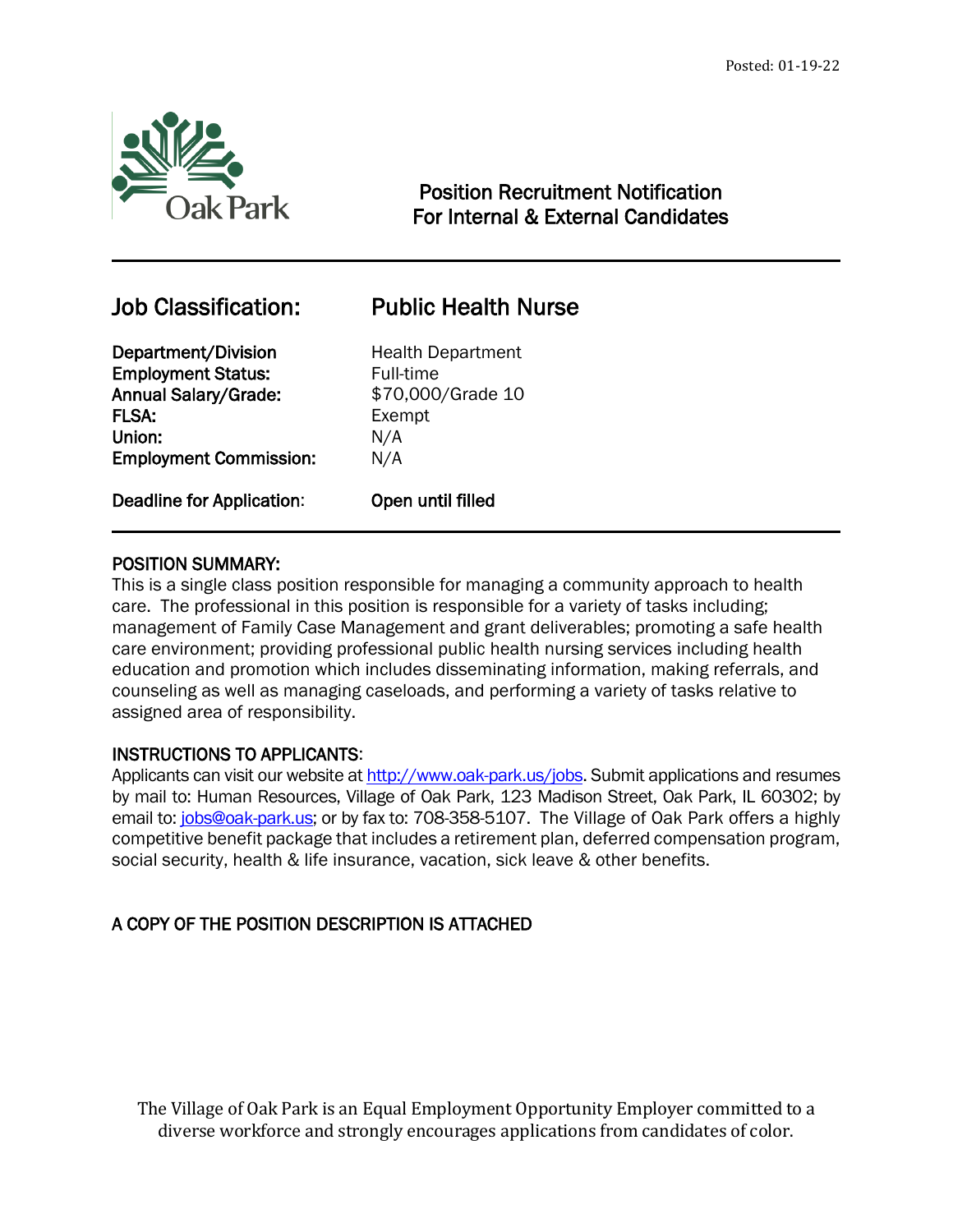

#### **PUBLIC HEALTH NURSE**

*Class specifications are intended to present a descriptive list of the range of duties performed by employees in the class. Specifications are not intended to reflect all duties performed within the job.*

## **DEFINITION**

This is a single class position responsible for managing a community approach to health care. The professional in this position is responsible for a variety of tasks including; promoting a safe health care environment; providing professional public health nursing services including health education and promotion which includes disseminating information, making referrals, and counseling as well as managing caseloads, and performing a variety of tasks relative to assigned area of responsibility.

### **DISTINGUISHING CHARACTERISTICS**

This is the full journey level class in the Public Health Nursing series. Employees within this class perform the full range of duties assigned including providing professional nursing services. Employees at this level receive only occasional instruction or assistance as new or unusual situations arise and are required to be fully aware of the operating procedures and policies of the work unit.

# **SUPERVISION RECEIVED AND EXERCISED**

Receives direction from the Public Health Director.

**EXAMPLES OF DUTIES** - *Essential and other important duties and responsibilities may include, but are not limited to, the following:*

#### **Essential duties and responsibilities**

- 1. Provide professional nursing services including health education, counseling and referral for testing and/or treatment.
- 2. Conduct a comprehensive communicable disease control program; review Illinois-National Electronic Disease Surveillance system regularly, report, monitor and investigate communicable disease; provide follow-up and consultation to patients, schools, physicians and day care centers as needed.
- 3. Provide for HIV prevention services to targeted populations of individuals living with or at high risk for HIV.
- 4. Provide Family Case Management services through comprehensive needs assessment of client needs, linkage with Medicaid and primary care, referrals for assistance with identified medical and social needs, coordination of care, home visits, development of individualized care plans and participating in a system building community network to enhance services for pregnant women and infants.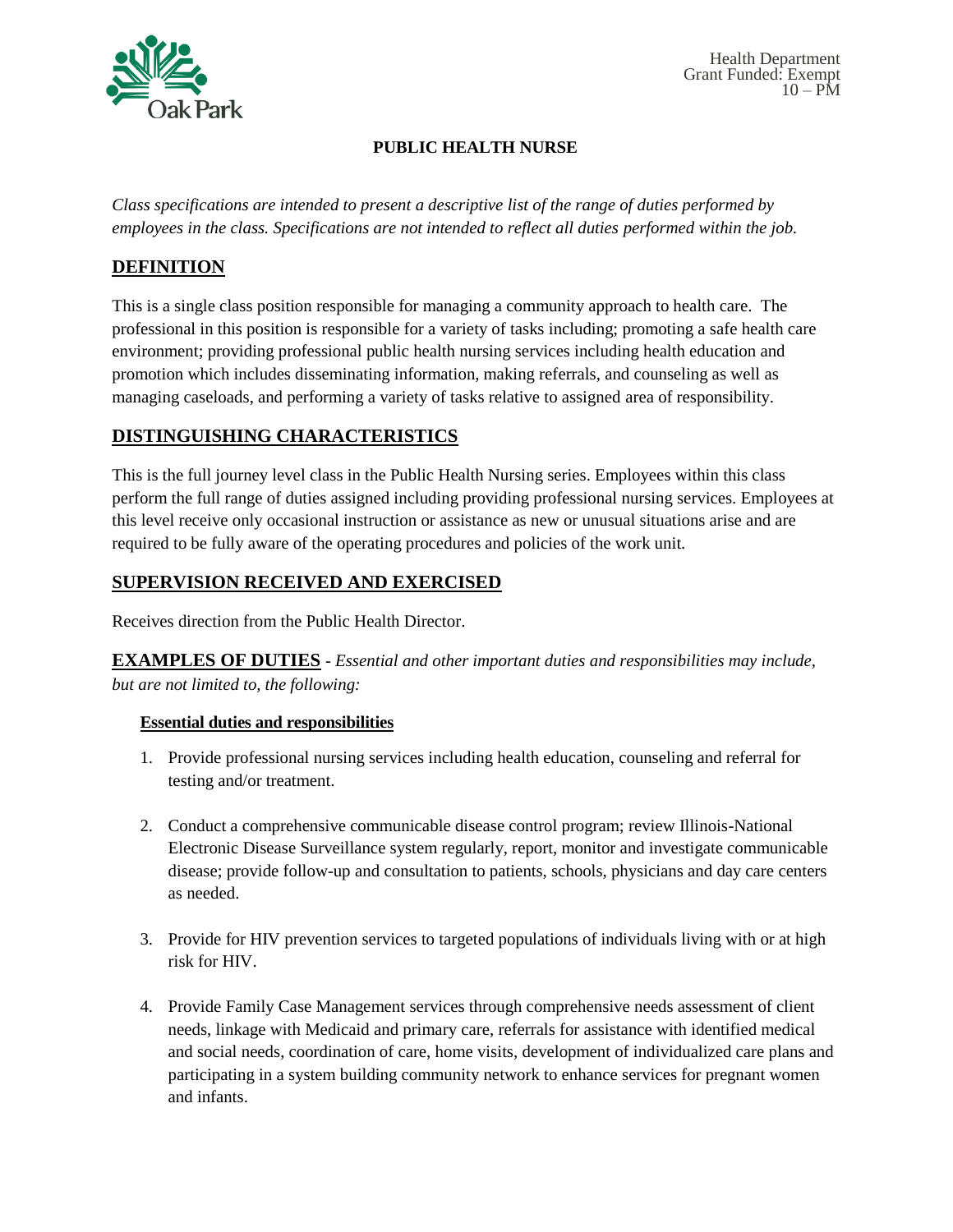

#### **PUBLIC HEALTH NURSE**

- 5. Manage childhood lead program including managing incoming child lead tests, case management and social service referrals, home visits, referral for environmental investigation for lead risk assessment and medical management referral, education and outreach and record keeping.
- 6. Complete home visits as needed in conjunction with other Village Departments and Village social service agencies to provide nursing consultation as needed.
- 7. Assist in coordinating community clinic activities including setting up clinic sites and ensuring that the necessary equipment is available; coordinate clinic activities with other Village personnel and service providers.
- 8. Collaborates with other emergency management personnel and local, state or federal officials when preparing for, responding to, or recovering from disasters; develops liaisons and provides support to, and with, other agencies or organizations involved in developing disaster preparedness programs, and to ensure the facilitation of programs in the event of natural or manmade disasters.

#### **Other important duties and responsibilities:**

- Stay abreast of new trends and innovations in the field of public health nursing.
- Maintain accurate records on daily activities; input information into the computer.
- Perform related duties and responsibilities as required.
- Must have a high level of cultural competence

### **QUALIFICATIONS**

#### **Knowledge of:**

Principles and practices of public health nursing.

Diseases and social conditions as they apply to public health nursing.

Universal precautions and infection control practices.

Community resources related to health and social services.

Knowledge of computers and software required of position.

Pertinent Federal, State, and local health laws, codes and regulations.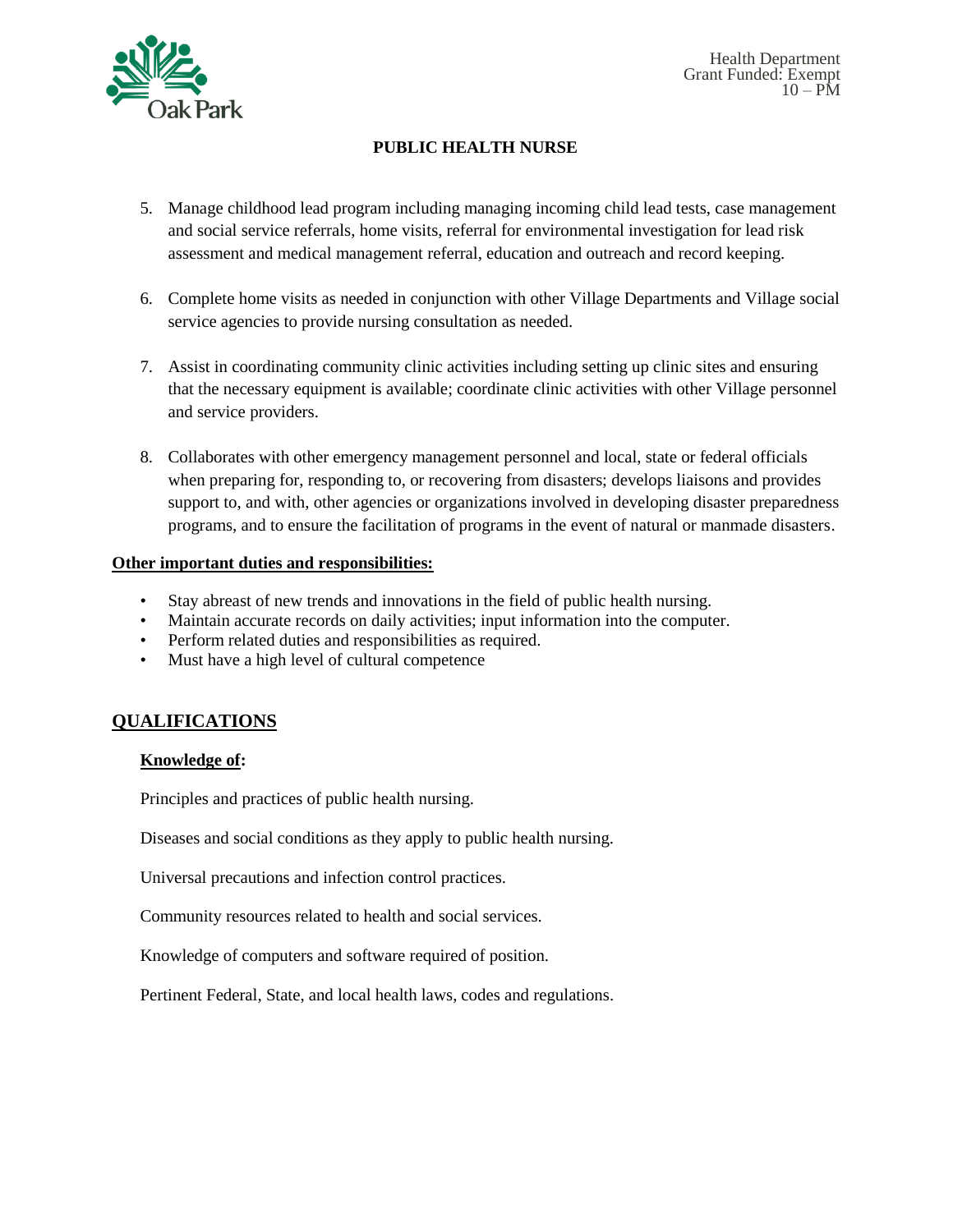

#### **PUBLIC HEALTH NURSE**

#### **Ability to:**

Ensure that best in class customer service is provided to both internal and external customers and also embrace, support, and promote the Village's core values, beliefs, and culture.

Interpret and explain health care policies and procedures.

Counsel patients on a variety of health-related issues.

Provide responsible health and nursing care, including health education.

Respond to emergency situations.

Document code enforcement and inspection activities.

Prepare clear and concise reports.

Communicate clearly and concisely, both orally and in writing.

Establish and maintain effective working relationships with those contacted in the course of work including Village officials, businesses, health care organizations and the general public.

Maintain physical condition appropriate to the performance of assigned duties and responsibilities which may include the following:

- *─ Walking, standing or sitting for extended periods of time*
- *─ Lifting up to 25 lbs.*
- *─ Operating assigned equipment.*

Maintain effective audio-visual discrimination and perception needed for:

- *─ Making observations*
- *─ Communicating with others*
- *─ Reading and writing*
- *─ Operating assigned equipment and vehicles.*

Maintain mental capacity which allows the capability of:

- *─* Making sound decisions
- ─ Demonstrating intellectual capabilities<br>─ Maintain reasonable and predictable att
- Maintain reasonable and predictable attendance
- Attend meetings and functions before and after regularly scheduled work hours

### **REQUIRED EXPERIENCE AND TRAINING:**

**Experience:** Two years of responsible experience in public health nursing. **AND**